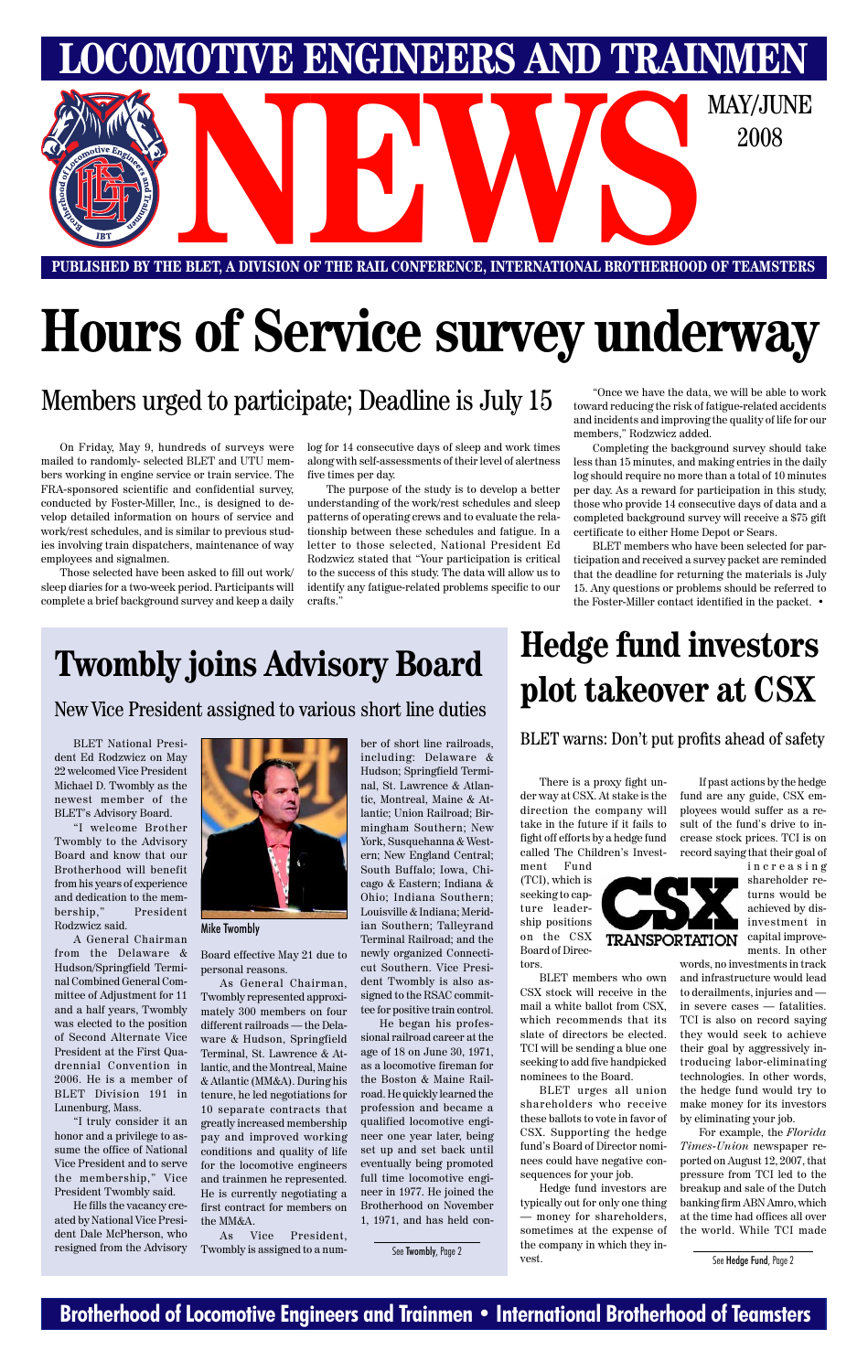#### tinuous membership since 1973.

His service to the Brotherhood began in 1987 when he volunteered for the position of Vice Local Chairman. Shortly thereafter, he was promoted to the Local Chairman's position.

Twombly served as Vice General Chairman under Charlie Klimek, his long time friend and mentor, from 1989 thru 1996, and became General Chairman after Brother

money for its investors, the fallout caused 550 ABN Amro workers to lose their jobs in Jacksonville, Fla.

The Times-Union reported that hedge funds like TCI "often look to break up companies they own and sell the pieces,

#### Locomotive Engineers & Conductors Mutual Protective Association

#### 535 Griswold • Suite 1210 • Detroit, MI 48226-3689

**(800) 514-0010 • (313) 962-1512 FAX: (877) 633-1910 • E-MAIL: lecmpa1910@lecmpa.org • WEB: www.lecmpa.org**



*Job Protection Headquarters for Transportation Employees Since 1910*

Klimek left office in 1997.

Vice President Twombly comes from a family with a rich tradition of railroading. His father, Wilbur M. Twombly, hired out on the Boston & Maine as a fireman on February 15, 1948, in North Conway, N.H. Wilbur earned promotion to locomotive engineer and became both steam and diesel qualified, retiring in 1990 with 42 years service. His great grandfather Arthur Seavey and great uncle Willis Twombly were both locomotive engineers on the northern division of the B&M with hire

dates in the late 1890s.

He enjoys skiing, fishing, golf, photography and especially baseball — he played amateur ball in the Merrimac Valley "Lawrence - Lowell Mens League" for a decade, picking the glove up again at the age 34 and serving as his team's third baseman and emergency catcher.

Vice President Twombly and his wife Roxane were married April 8, 1972. The couple lives in Andover, Mass., and has one son, Jason (wife Jennifer), and two grandchildren, Jameson and Julia. •

### Mike Twombly promoted to Vice President

#### **Twombly**

Continued from Page 1

cashing out as the profits from the sale are distributed to shareholders. Another strategy: pressuring management to take cash a company had been planning to use for other purposes and instead distributing it to shareholders."

Rail Labor has certainly had its differences with CSX on a variety of issues. However, the BLET supports CSX in

### Hedge Fund

#### Continued from Page 1

closing the gate on TCIs "Trojan Horse" in order to better protect the welfare of the railroad and its hard working employees.

Again, the BLET believes it is in the best interest of our members and all of Rail Labor to use the white ballot and vote in favor of the CSX slate of directors. •

On June 16, the Federal Railroad Administration (FRA) responded to several Petitions for Reconsideration of its February 13 Final Rule, which federalized railroad operating practices pertaining to point protection for shoving movements, operating switches and fixed derails, and leaving equipment in the foul. The revised Final Rule is effective immediately.

The Petitions for Reconsideration were filed by the Association of American Railroads (AAR); the American Public Transportation Association (APTA); and jointly by the American Train Dispatchers Association, the Brotherhood of Locomotive Engineers and Trainmen, the Brotherhood of Maintenance of Way Employes Division, the Brotherhood of Railway Carmen, the Brotherhood of Railroad Signalmen, and the United Transportation Union.

The APTA Petition, and one section of the AAR Petition, requested a 6 month extension of the deadline for completion of training on the regulation and associated railroad operating rules, because publication of the original Final Rule occurred too late for the industry to amend its training programs in time to comply with the original training deadline. FRA granted this request, and training now must be completed by July 1, 2009.

The Joint Labor Petition, which was supported by the AFL–CIO's Transportation Trades Division, questioned the need for civil penalties in cases of willful violation of the regulation. The unions pointed out that human factor accident rates by last year had declined to levels not seen since the mid-1990s, and that the potential for individual liability would suppress self-reporting of inadvertent violations.

FRA termed Labor's argument "a model of railroad safety scholarship, describing in broad strokes the major changes in the industry that, in the view of the writers, may have influenced safety trends." In the end, however, FRA denied the request, stating that "civil penalty sanctions are a statutorily-imposed consequence of regulatory non-compliance," and not driven by accident data. FRA also disagreed that its power to disqualify someone from a safety-sensitive position pursuant to 49 CFR Part 209 was an appropriate alternative to a civil penalty, and reasserted its published position that "FRA would consider self-reporting a strong reason for mitigation of the civil penalty, disqualification order, or other enforcement remedy."

FRA also denied AAR's request for repeal of the Good Faith Challenge (GFC) requirements or, alternatively, replacing the requirements with those in effect for roadway workers. FRA reiterated its finding that "there is a need for the good faith challenge regulation." Moreover, FRA ruled, a more robust process was necessary for these operating procedures because "roadway workers generally share a more cooperative working relationship with their supervisors than operating employees do with yardmasters, trainmasters and their other railroad officer supervisors."

In this regard, FRA also addressed the issue of GFC procedures in joint operations territory, which was not included in the original Final Rule. It is FRA's position that "railroads who operate in joint operations will need to ensure that its employees know which railroad's procedures apply and what those procedures require," and "unless otherwise specified in a railroad's procedures, the host railroad's procedures will apply and it will be the host railroad's obligation to provide review of the alleged non-complying order and to maintain a record when necessary."

The Final Rule also addressed two other issues raised in the AAR's Petition. The industry's request for a broader use of shove lights without point protection, which Labor opposed, was granted in part and denied in part by FRA. Prior to reaching its decision, FRA reviewed procedures and accident/injury data, and observed operations on departure tracks with shove light systems throughout the country. Ultimately, FRA concluded that, under certain circumstances, shove light systems can maintain an acceptable degree of safety, and posed less of a risk of personal injury than someone riding the point.

The revised Final Rule will permit shoving movements without point protection when made in the direction of the circuited end of a designated departure track equipped with a shove light system under certain specified conditions. Section 218.99(e)(5) permits such movements when:

• the shove light system is demonstrated to be failsafe;

• the shove light system is arranged to display a less favorable aspect when the circuited section of the track is occupied;

• written procedures are adopted and complied with that provide for a reliable means of determining track occupancy prior to commencing a shoving or pushing movement;

• the track is designated in writing;

• the track is under the exclusive and continuous control of a yardmaster or other qualified employee;

• the train crewmember or other qualified employee directing the shoving or pushing movement complies with the general movement requirements contained in paragraphs (b)(1) and (b)(2) of this section;

• all remote control shoving or pushing movements comply with the requirements contained in paragraph (c)(1) of this section; and

• the shove light system is continuously illuminated when the circuited section of the track is unoccupied.

However, FRA denied that portion of AAR's petition that requested the inclusion of shove warning systems that rely solely on radio signal warnings because radio signals offer a lower level of safety than a shove light system.

Lastly, FRA addressed the issue raised in AAR's Petition concerning the point protection technology standard for remote control zones (RCZ). Clarifying Preamble language that AAR thought was vague, FRA noted that the citation to 49 CFR Part 236, Subpart H — FRA's standards for processorbased signal and train control systems — was advisory, and declined to modify the Final Rule in the manner proposed by AAR. FRA also denied Labor's request to modify the language to apply 236-H to all RCZ point protection technology not currently in service, holding that this rulemaking was not the appropriate forum for determining the formal applicability of Part 236.

# **FRA rules on Part 218 reconsideration petitions**

### **SAFETY TASK FORCE HOTLINE (800) 306-5414**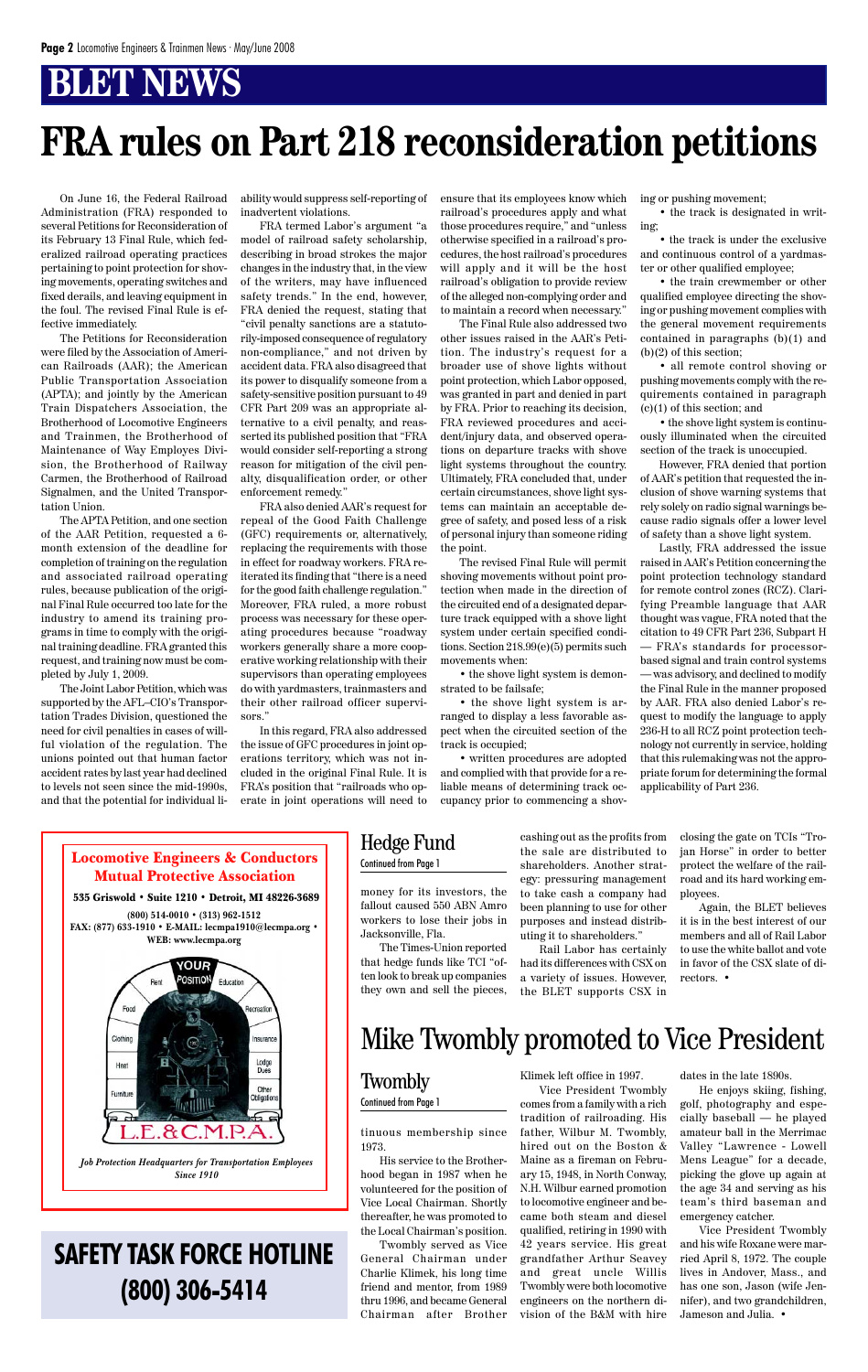Over the past several months, Aetna has been conducting an audit of eligible dependents and requiring employees to submit proof of eligibility for their dependents to continue uninterrupted healthcare benefits. As of April 14, 2008, the dependent eligibility audit has been passed on to United HealthCare to finish the final stages of the audit.

Those employees who failed to respond to the Aetna portion of the audit have had all of their dependents' coverage terminated (medical, dental, mental health and substance abuse, vision and prescription drug), effective April 15, 2008. Any employee who made a recorded attempt to supply some documentation for dependent verification, but were unable to provide all needed documents to clear their dependents' eligibility, have had the incomplete dependents' dental-only benefits terminated, effective April 15, 2008. Among the documents members may have to provide as part of the audit include a mar-

An important benefit regarding health care expenses obtained by the Brotherhood of Locomotive Engineers and Trainmen during the most recent national contract will soon begin accepting members for enrollment.

In much the same way that a 401k program allows individuals to use pretax dollars to save for retirement, the Railroad Employees Flexible Benefits Program allows members to use pretax dollars to pay for certain medical expenses or dependent care expenses. The current 2008 plan allows members to save anywhere from \$120 to \$5,000 per year for dependent care expenses, or \$120 to \$3,600 per year for medical expenses. It is expected the dollar amounts will change under the upcoming 2009 plan year.

However, the program is in danger of falling by the wayside unless membership participation increases. Side Letter #8 of the National Contract specifies that at least 5 percent of eligible BLET members must participate in the plan or it will be terminated as of December 31, 2009. Current participation levels are below the 5 percent threshold, and the BLET is encouraging all members to contact United HealthCare for details when open enrollment begins.

Open enrollment for the plan will begin in the near future. Details on how to enroll will be provided on the BLET website and in the BLET newsletter once open enrollment begins.

Members will be able to choose to participate in one of two programs:

• The first program, Health Flexible Spending Arrangement (Health FSA), allows members to use tax-free dollars to pay for health care benefits such as the following: doctor co-pays; drug co-pays; dental co-pays or other dental expenses not covered in our dental plan; vision co-pays or additional eye care not covered under the national plan; and over-the-counter medications (cold medicine, decongestant medicine, aspirin, Tylenol or their generic equivalent, etc…). The 2008 program offers savings of \$120 to \$3,600 per year, but

the savings will probably change in the upcoming benefit year.

• The second program, Dependent Care Assistance Program (DCAP), allows members to use pre-tax dollars for certain dependent care expenses, such as out-of-pocket dependent care expenses for childcare or care for physically or mentally handicapped dependants. The 2008 program offers savings of \$120 to \$5,000 per year, but the savings will probably change in the upcoming benefit year.

More details will be provided when open enrollment begins. BLET members are encouraged to monitor the BLET website for details regarding this money-saving plan. •

# **Flexible Benefits program allows members to use pre-tax dollars to save on health care expenses**

riage certificate, children's birth certificates, or proof of enrollment for dependents attending college.

All employees who fall into either of the above categories should have received a letter in the mail from United Healthcare documenting their dependent's current loss of benefits status. Dependents who have had just their dental benefits terminated due to the fact that they were partial responders will have until June 30, 2008, to provide the remaining proof of eligibility in order to have their dependent's dental benefits restored. If they fail to provide sufficient documentation by the end of the 60-day time period allotted, then their dependents will not only continue to not have dental coverage but all other coverages will be terminated as well (medical, mental health and substance abuse, vision and prescription drug).

The other part of the audit that UHC is working on is to audit any dependent who was not included in the first phase of the audit performed by Aetna. The snap shot date for the information used by Aetna, in the beginning stages of the audit, was all dependents who had coverage as of April 2007. United HealthCare is following the audit up by auditing any dependent who was added to the policy between April 2007 and the present. Any employee who has a dependent in this category should have received a mailing from United HealthCare asking for documentation for proof of eligibility of their dependents and will be given until October 31, 2008, to comply with the notice or have all dependents' benefit coverage terminated.

If you have received notification that dependent coverage has been terminated or if you have had recent problems with your dependents' coverage, immediately call United HealthCare at (800) 753-2692 in order to obtain information about reinstating those eligible dependents. •

## Audit of BLET members' eligible dependents continues

Working in conjunction with all of Rail Labor, the Brotherhood of Locomotive Engineers and Trainmen has obtained an improved life insur-

ance benefit for its members.

Effective immediately, MetLife will offer an "Accelerated Benefit Option" (ABO) to active employees who are eligible for the life insurance coverage provided through the Railroad Employees National Health and Welfare Plan (GA-23000). There is no charge for this benefit enhancement.

Under the ABO, a participant diagnosed as terminally ill as a result of injury or sickness, with no more than 12 months to live, will be able to receive an immediate payment of up to 50 percent of their life insurance amount. The payment may be used for any purpose.

A request for ABO payment is subject to independent medical review and approval by MetLife. Payment will generally be made in a lump sum. The remaining insurance benefit payable at death will be reduced by the amount of the accelerated benefit payment.

ABO is not available to retirees. The option is limited to benefit amounts of \$20,000 or more.

The BLET obtained this improved benefit for its members by working with other unions through the Cooperating Railway Labor Organizations, or CRLO. Over the past several years, rail labor unions have bargained jointly for health and welfare benefits under the auspices of the CRLO. The BLET is one of 12 unions that comprise the CRLO.

Please note that this benefit is automatically available to all members covered by the plan, therefore, there is no need to take any action at this time. If you wish to submit a claim for consideration of this benefit, please contact MetLife at (800) 310-7770. •

### Enhanced life insurance benefit now available to BLET members

On June 5, the U.S. Department of Transportation warned the Federal Railroad Administration about the possible dangers of rail workers in safety sensitive positions using an anti-smoking drug known as Chantix.

The Federal Aviation Administration has banned the use of Chantix by pilots and air traffic controllers, and the Federal Motor Carrier Safety Administration has urged medical examiners not to certify a commercial driver who uses this drug. In a memo from the DOT's Office of Drug and Alcohol Policy and Compliance to the FRA's Office of Safety, the DOT warned that the drug may be linked to more than 100 accidents, as well as seizures, dizziness, heart irregularity, heart attacks, loss of consciousness, vision problems and diabetes.

A complete copy of the study is available at: http://www.ismp.org/docs/ vareniclineStudy.asp

Accordingly, the DOT has asked BLET to disseminate the following statement to its membership:

"The U.S. Department of Transpor-

tation reminds all transportation industries of the potential threat to public safety caused by the use of the antismoking drug Chantix. A recent independent study spoke of possible links to seizures, dizziness, heart irregularity, loss of consciousness, vision problems, diabetes, and more than 100 accidents. As a result, we strongly urge all transportation industry employers to include in their employee training materials appropriate information to address this issue. We also encourage employers to reiterate with their employees the need to report use of such medications when required by applicable DOT regulations or by company policies."

BLET members are urged to be aware of the side effects of this medication and should make sure their doctors are aware of the safety-critical nature of their work if prescribed Chantix.

The BLET National Division is asking its General Chairmen and State Legislative Board Chairmen to make the following memo available to their membership: http://www.ble-t.org/pr/ pdf/ChantixFRAMemo.pdf •

#### DOT warns against anti-smoking drug Chantix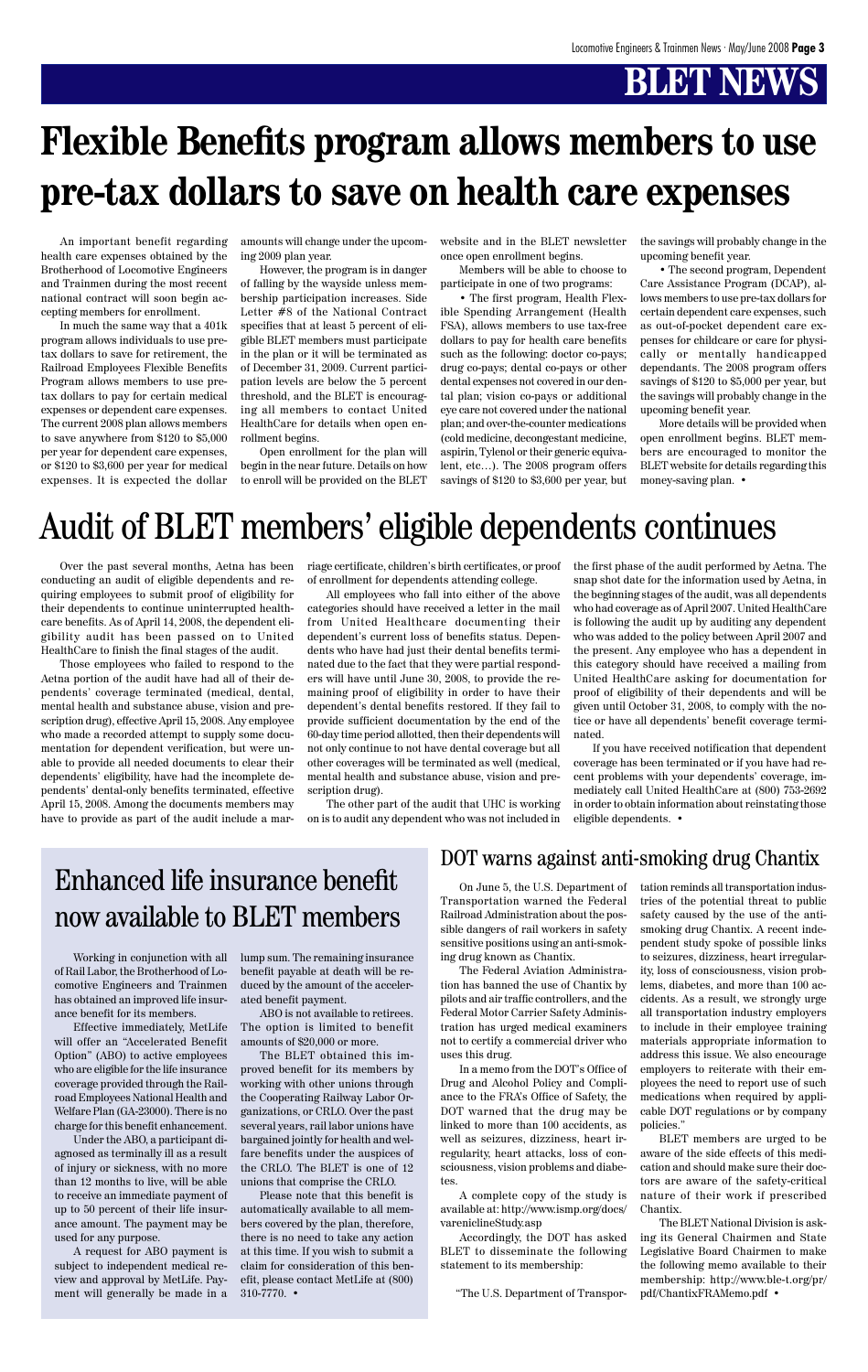The Brotherhood of Locomotive Engineers and Trainmen is seeking to hire a Director of Regulatory Affairs to work full time out of the BLET's National Legislative Office in Washington, D.C.

The successful candidate will be responsible for a number of varied regulatory, political and legislative duties, including but not limited to:

• Accumulate/disseminate data and research for the BLET's position on all present/future rulemakings on all 49 CFR. This will involve corresponding with the BLET National Division, General Committees of Adjustment, State Legislative Boards and other interested parties.

• Assist in representing the BLET at FRA rulemakings, Rail Safety Advisory Committee meetings, and other forums that may result from FRA-labor-management cooperative efforts.

• Prepare executive summaries and progress reports on correspondence from FRA, and develop educational material on regulations for publication to members.

TO APPLY: Send cover letter, along with your resume to John P. Tolman, Vice President & National Legislative Representative, Brotherhood of Locomotive Engineers and Trainmen, 25 Louisiana Avenue, N.W., Washington, D.C. 20001. •

• Assist in developing and processing legislative issues.

• Assist in lobbying Congress on legislative issues.

• Assist in preparing strategic plans and participating in changing/adding safety regulations and legislative issues.

• Prepare and/or present hearing testimony regarding federal and state legislation, and/or regarding regulatory issues.

• Develop a uniform safety regulation process in coordination with General Committees and State Legislative Boards.

• Assist in establishing a safety database.

• Develop a strategy for targeting railroads' substandard compliance.

• Monitor technology and assessing impact on Locomotive Engineer and Trainmen safety.

The Director of Regulatory Affairs will assume all of the above duties and responsibilities. He or she will work under the direction of the Vice President and National Legislative Representative.

### **BLET National Legislative Office seeks Director of Regulatory Affairs**

#### BLET JOB BANK

Mike Priester was reelected by acclamation to the office of Chairman of the Western General Chairmen's Association (WGCA) during the WGCA's annual meeting in Reno the week of April 28.

Brother Priester serves as General Chairman of the CP Rail System/U.S. General Committee of Adjustment. He joined the Brotherhood on Feb. 1, 1972, and is a member of BLET Division 754 (Terre Haute, Ind.). He was elected to this third term as CP Rail General Chairman in June of 2007.

"I am honored to be selected to my second term as Chairman of the WGCA and will devote myself to our membership and to the entire BLET membership in general," Brother Priester said.

Also elected were: Vice Chairman P.J. Williams (BNSF-former AT&SF General Chairman); and Secretary-Treasurer Rick Gibbons (BNSF-former STL-SF General Chairman). Brother Gibbons was reelected by acclamation. Brother Williams was elected by acclamation to the position formerly held by National Vice President Dennis Pierce.

Elected to the WGCA Executive Committee were John Koonce (CN-IC General Chairman) and Sam Parker (KCS General Chairman). Both brothers were elected by acclamation.

#### **Speakers and Guests**

There were 16 general chairmen and nine vice general chairmen in at-

tendance, and numerous guest speakers addressed the Association. Chairman Priester said that all speakers were well received and their presentations were very informative.

Delivering presentations on behalf of the BLET National Division was National President Ed Rodzwicz, First Vice President Paul Sorrow, National Secretary-Treasurer Bill Walpert, and National Vice President Pierce.

President Rodzwicz's presentation focused on moving forward and preparing for the next round of national contract negotiations.

Legal Counsel Mike Wolly, whose firm successfully handled the Family and Medical Leave Act (FMLA) litigation on behalf of the BLET, discussed ways to handle the pending claims now that the Supreme Court has ruled in favor of the BLET.

Becky Schneider, National President of the BLET Auxiliary, addressed the Association and explained how Auxiliary members lend a hand to the BLET by being politically active while their spouses are at work for the railroad.

#### **Safety Presentations from the FRA**

Safety and locomotive engineer decertification were main topics of conversation with guest speakers from the Federal Railroad Administration. They were: Associate Administrator for Safety Jo Strang; Director of Security Bill Fagan; and Locomotive Engineer Certification Specialist John Conklin.

Chairman Priester said Conklin's presentation was most informative. Conklin spoke in depth regarding recent trends in locomotive engineer decertification, which was followed by a lengthy question and answer session.

According to Conklin, one of the top engineer decertification issues of late is occupying main track without authority.

#### **Joint Meeting with NASLBC**

Following the conclusion of the WGCA's meetings, the Association held a joint meeting with the BLET's National Association of State Legislative Board Chairmen (NASLBC).

The meeting was facilitated by Sally Payne and Bill Munger, representatives of the International Brotherhood of Teamsters' Training and Development Department. Brother Munger is a member of BLET Division 439 (Allston, Mass.) who works for the Training and Development Department. Sally Payne is the Associate Director and Western Region Training Coordinator.

The meeting was a strategic planning session between the groups and focused on improving communication in this important election year and continued cooperation between the General Chairmen and State Legislative Board Chairmen. •

# **Priester reelected at WGCA meeting**

### Safety, politics key topics at NASLBC meeting

Leaders of the Brotherhood of Locomotive Engineers and Trainmen gathered in Reno, Nevada, the week of April 28 for the annual meeting of the National Association of State Legislative Board Chairman (NASLBC).

They discussed the upcoming Presidential election, the BLET PAC fund and safety throughout two days of meetings. The Brotherhood itself was also a topic of discussion, and in spite of recent changes on the Advisory Board, the union itself remains financially sound as membership continues to grow on a month-by-month basis.

NASLBC Chairman Tim Smith (Chairman of the California State legislative Board) called the meeting to order and introduced six new State Legislative Board Chairmen: Vince Verna, Arizona; J.T. Little, Tennessee; Don Douglass, Oklahoma; Tim Craver, Virginia; Bryan Aldridge, Kentucky; and David Brown, Minnesota.

#### **Elections and Politics**

BLET National President Ed Rodzwicz stressed the importance of voting in the upcoming Presidential election. He said the next President will appoint the members of the Surface Transportation Board who regulate the carriers, the Federal Railroad Administrator who oversees workplace safety, and the members of the National Mediation Board who can force the railroads to bargain in good faith.

"You can exert a strong influence on your family's economic future when casting your vote in November," he said.

BLET First Vice President Paul Sorrow address the delegates and said he hoped his grandchildren would be able to have a job and live the American dream as he has done.

"The easy solution to this country's problems is to vote," Sorrow said. "In the last Presidential election, just 46 percent of eligible voters elected the President. We have the greatest country on the face of the earth. If we want to stay great, we need to make changes."

Vice President & National Legislative Representative John Tolman then spoke to the group. He began by speaking about the importance of contributing to the BLET PAC fund. Nearly 10,000 BLET members donate to the PAC.

He then spoke about how the 2008 elections can change the direction of out country — and the BLET.

"We need change in this country, and we should demand change," Vice President Tolman said. "It is time to make a difference."

#### **The Brotherhood**

National President Rodzwicz also discussed recent changes to the BLET and the upcoming round of national contract negotiations. He urged greater cooperation between the BLET and the United Transportation Union.

"If we can work together, it will benefit both organizations," National President Rodzwicz said. "Single man operations don't work if you want to save jobs. I'm not proposing a merger. I am saying that we need to find a way to work together."

National Secretary Treasurer Bill Walpert delivered good news in his address, reporting that the BLET was financially stable and growing. NST Walpert said that active membership would soon top 39,000 members — a level not seen in many years.

#### **Safety**

Railroad safety was also a major point of discussing during the meetings.

NST Walpert discussed his role as Chairman of the BLET Safety Task

Force and reported he has encountered difficulties in dealing with the National Transportation Safety Board under the Bush administration.

FRA Associate Administrator for Safety Jo Strang discussed H.R. 2095 and S. 1889, in addition to recent regulatory actions by the FRA. She also talked about a new program under development by the FRA called the Risk Reduction Program.

FRA Director of Security Bill Fagan then talked about railroad security, specifically the potential risk to trains from suicide bombers. He encouraged the Chairmen to report suspicious people who are loitering around railroad tracks.

#### **The Auxiliary**

BLET Auxiliary President Becky

See NASLBC, Page 6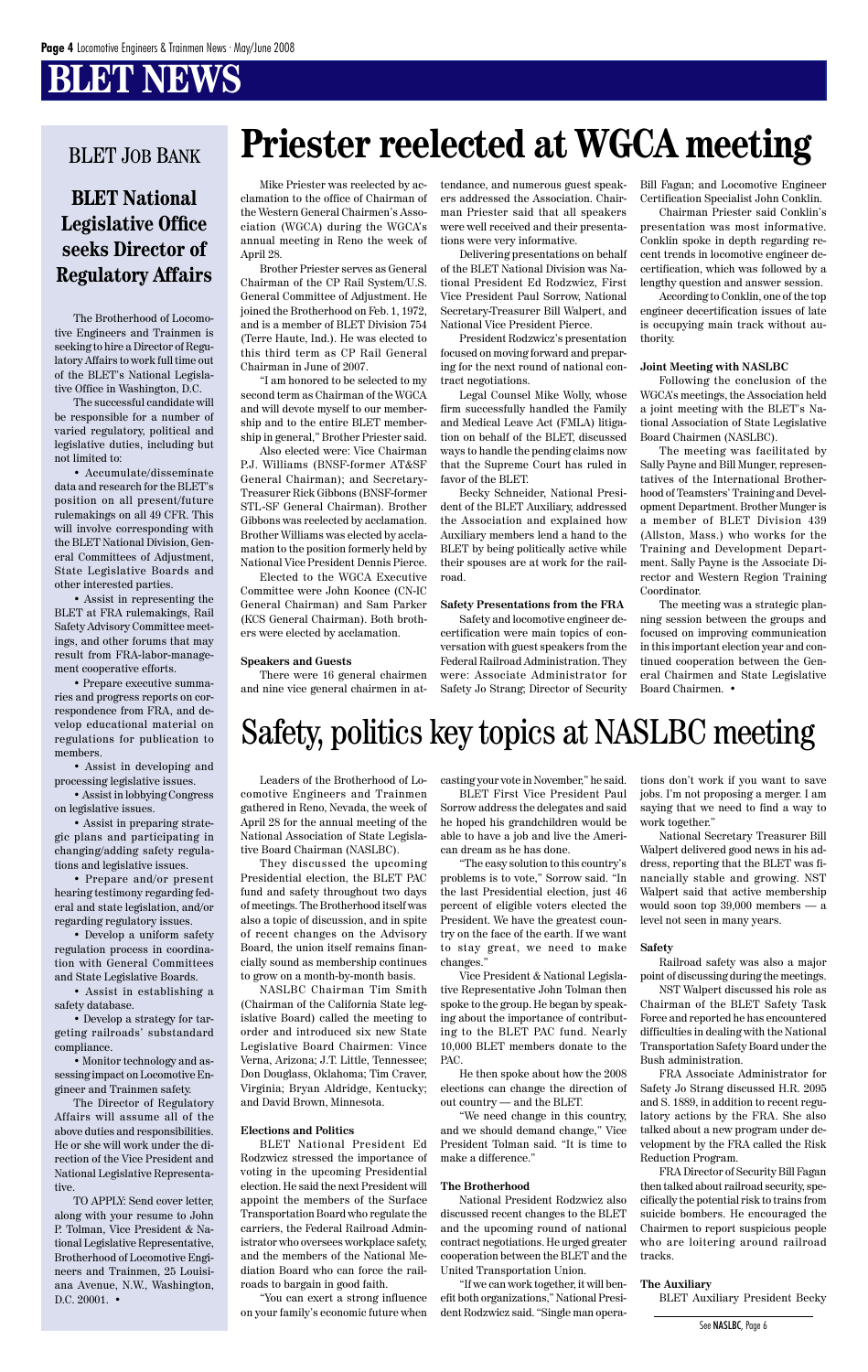# **BLET**

# **Happy 100th birthday, Brother Hilger!**

Brother E.N. Hilger, a member of BLET Division 404 in Chicago, celebrated his 100th birthday on May 16, 2008.

Active and retired members of the Brotherhood of Locomotive Engineers and Trainmen were on hand to help Brother Hilger celebrate the occasion.

Brother Hilger joined the BLE on December 14, 1956. As part of his birthday festivities, he was presented with a 50-year membership pin and certificate by BLET National Vice President Rick Radek.

Like Brother Hilger, Vice President Radek is a life long member of Division 404, having joined in 1974, so the BLET Vice President had a vested interest in honoring Brother Hilger on his birthday.

Several other members of BLET Division 404 joined Vice President Radek in recognizing Brother Hilger on his birthday, including: Paul Henk, a Division 404 retiree who helps coordinate retiree activities; Paul Fessenbecker, recently retired Local Chairman of Division 404 who helped to locate Brother Hilger and coordinate the celebration; Dick Crowe, current Local Chairman of Division 404; and Doug Davidson, Local Chairman of Division 96 in Chicago and Assistant Director of the BLET's Arbitration Department.

Brother Hilger, still sharp of mind and lively at 100, regaled the BLET delegation with railroad stories from his career. He hired out on the former Galena Division of the Chicago & North Western Railroad. The Galena Division was formerly the C&NW predecessor, the Galena & Chicago Union Railroad. Hilger worked out of Freeport, Ill., and often ran trains between Freeport, Rockford, and Chicago, Ill. He worked in passenger and freight service throughout his career and worked both steam and diesel locomotives

Brother Hilger has outlived his children, but has several grandchildren who visit him regularly. •



Above, from left: Vice President Rick Radek presents a cake to Brother E.N. Hilger on the occassion of his 100th birthday.

Right, a group of BLET members from Chicago helped Brother Hilger celebrate his 100th birthday. Seated, from left: VP Radek and E.N. Hilger. Standing, from left: Paul Fessenbecker, retired Division 404 Local Chairman; Paul Heck, retired Division 404 member; and Dick Crowe, current Local Chairman of Division 404.



# Tucson Old Timers hold reunion with Division 28 members



Active members of BLET Division 28 in Tucson, Ariz., recently met with numerous retirees at the annual Tucson Old Timers reunion. The reunion was enjoyed by all as railroaders both young and old shared stories and reminisced for several hours. Several officers of BLET Division 28 made time to attend the reunion, including President Jon Hurst and Local Chairman Jim Booth. Division 28 members Henry Zappia and Ken Kroeger were also in attendance. Brother Kroeger is a former Local Chairman of Division 28 and he currently serves the National Division as

### BLET marks 145th anniversary on May 8, 2008

The Brotherhood of Locomotive Engineers and Trainmen (BLET) marked its 145th anniversary in May — the union was founded as the Brotherhood of the Footboard on May 8, 1863 in Marshall, Mich.

In 1864, the union changed its name to Brotherhood of Locomotive Engineers (BLE), the name it retained until merging with the Teamsters on Jan. 1, 2004, when it became BLET.

The organization was formed when locomotive engineers on the Michigan Central Railroad became discouraged with pay cuts and the dismissal of their firemen. In the early 1860s, locomotive engineers at the Michigan Central were being paid at the rate of \$60 a month on the condition that they ran at least 2,500 miles each month, regardless of the time consumed. Because of complaints about this low rate of pay and inequitable way of doing it, the Michigan

Central agreed in 1862 to advance the pay of first class engineers to \$85 a month. These and other concessions by the road, however, proved to be of short duration. Runs were changed in such a way that the engineers experienced reductions in pay rather than increases.

To address their grievances, engineers from the Michigan Central and other roads gathered together and held a large meeting in Detroit in May, 1863.

This Detroit convention marked a new epoch in the organization of American railroad employees. It brought together engineers from the Michigan Central, Michigan Southern & Northern Indiana, Detroit & Milwaukee, Grand Trunk, and Michigan Southern. Together, the 12 delegates present drafted a constitution, which combined democratic control with efficient central administration, thus solving the fundamental problem that had wrecked many previous labor organizations. After three days of deliberations and plans for the future, the delegates on May 8 joined hands and obligated themselves to abide by the constitution, forming the pioneer division of the Brotherhood of the Footboard with W. D. Robinson as chief engineer. This division, No. 1 in Detroit, still maintains its proud position as first on the roster of over 500 divisions of the BLET.

By August 1, 1863, 10 divisions had been formed. The constitution of the new organization provided that when five divisions were organized a delegate from each should be chosen to come together to create a grand division. So on August 18th, at Detroit, the Grand National Division of the Brotherhood of the Footboard was formed. W. D. Robinson was elected grand chief engineer.

Today, with nearly 39,000 active members, the BLET is one of the largest and most influential railroad unions in the United States. •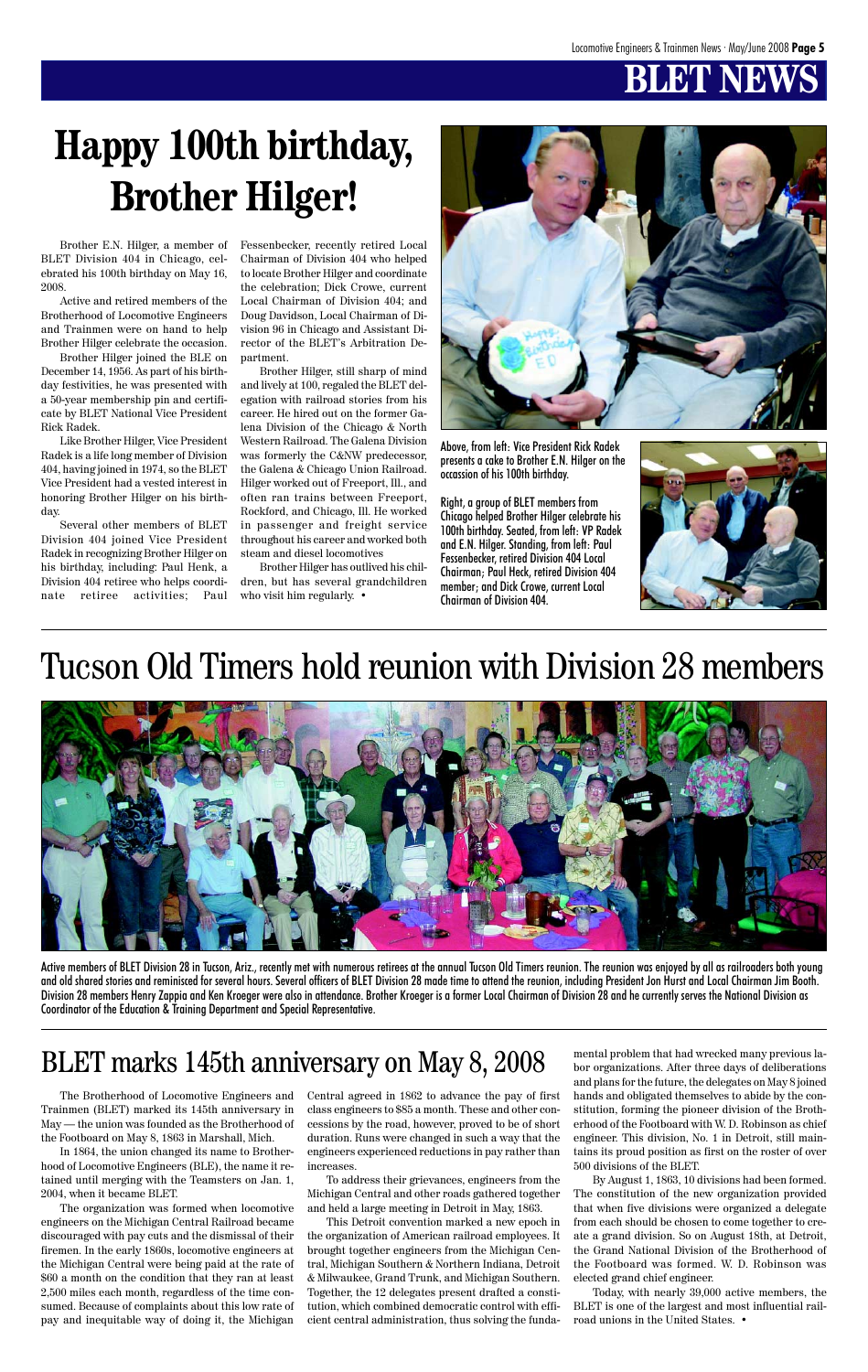Schneider also addressed the NASLBC and explained the changes to the Auxiliary since the national convention in 2006.

BLET Auxiliary Vice President & National Legislative Representative Sereena Hogan also delivered an address, explaining how the Auxiliary works in the legislative arena. "Auxiliary members provide a different perspective," she said. "When we walk in to a meeting, we represent the families, the spouses and the community."

#### **Additional Speakers**

Fred McLuckie, Legislative Director of the IBT, spoke about federal legislative issues, including cross border trucking and John McCain's position on it, hours of service, overtime for drivers of 10,000 lbs vehicles, and the Employee Free Choice Act.

Margo Storsteen, a member of BLET Division 57 and the BLET's representative to the Teamster's Human Rights Commission, spoke about the Human Rights Commission. •

Craig A. Gilchrist (Division 298) was re-elected by acclamation during the regular quadrennial business meeting of the Montana State Legislative Board at the conclusion of a three-day session in Billings, Mont., in mid-May. This will be his third term as Chairman.

"It is an honor to continue to serve the Brotherhood as an elected officer," he said. "We have a committed Board, with Legislative Representatives who work hard to serve the interests of the Brotherhood. All eight Montana Divisions sent delegates to the meetings, which were very productive with broad participation by all the attendees.

"The members of the Board put in three long full days of hard work and we had a very ambitious agenda each day and they discharged their duties admirably," he said.

During the meeting sessions, the Board heard from BLET National President E. W. Rodzwicz who addressed the meeting on the first day. Vice President and National Legislative Representative John P. Tolman also gave a detailed report.

Brother Gilchrist noted with pride that the first day of their business meeting coincided with the occasion of the 145th anniversary of the founding of the Brotherhood, which was on May 8, 1863. He noted



Seated, from left: First Vice Chairman, Murray Hurlburt; Chairman Craig Gilchrist; and Secretary-Treasurer David Torgerson Standing, from left: D.B. Kenner; Dewey Stark; Barry Green; Second Vice Chairman Jim Cowan; and Mark Frickel.

# **Craig Gilchrist reelected Montana SLBC**

that the Montana State Legislative Board was itself founded on May 17, 1904. "I was also pleased that our National President and other BLET officers chose to spend the day that marks our Brotherhood's 145th anniversary with friends and Brothers here in Montana," he said.

Also elected were Murray Hurlburt (Division 392) to the office of First Vice-Chairman; James Cowan (Division 262) as Second Vice-Chairman; and

David V. Torgerson (Division 499) who was returned to the position of Secretary-Treasurer. All were elected by acclamation. The Board also elected three auditors. All officers will serve a four-year term.

Also present at the meeting were newly elevated BLET Vice President Dennis R. Pierce and BNSF-MRL General Chairman Matt Wilson, and J. W. Partridge (Division 298), BLET Montana Division Safety Coordinator, all of whom addressed the Board.

Regional Legislative Chairman Mike Muscha, who is also Chairman of the North Dakota State Legislative Board, attended as well and addressed the Board.

The Board was briefed by members of the BLET Designated Legal Counsel firms of Rossi, Cox, Vucinovich, Bremseth, and Flaskamp; and, Ingebitson and Associates.

Three officials from the

Federal Railroad Administration district office in Billings, Mont., made a detailed presentation to the delegates as well.

In addition to approving changes in the Board Bylaws, delegates heard from candidates for state elective offices, approved candidate endorsements and authorized BLET-PAC contributions for the upcoming election cycle. The Audit Committee also reviewed the financial records of the Board. •

### Former BLET General Chairman Bob Godwin, 1938-2008 NASLBC

Former BLET General Chairman Robert W. Godwin, 69, passed away in Buffalo, N.Y., on April 11.

Brother Godwin was a former District Chairman and General Chairman

of the Conrail General Committee of Adjustment, Brotherhood of Locomotives Engineers and Trainmen. He also served as Local Chairman. He first joined the Brotherhood



on September 8, 1970, and most recently was a member of Division 421 in Buffalo, N.Y. "Brother Godwin will be remembered for his distin-

guished career of leadership and service to the members of the Brotherhood of Locomotive Engineers and Trainmen," said BLET National President Ed Rodzwicz. "His love for the Brotherhood was only outstripped by his love for his wonderful family. He was a great union leader who will be sorely missed. On behalf of the 55,000 men and women of the Brotherhood of Locomotive Engineers and Trainmen, I extend my deepest condolences to Brother Godwin's family."

Born in West Seneca, N.Y., he graduated from West Seneca High School in 1957. He then worked on various railroads for 42 years.

Brother Godwin got his start in union relations at the age of 13 when he organized his fellow caddies at Orchard Park Country Club and led them in a strike. It was the beginning of a

long union career.

In 1957, Brother Godwin was hired by the Erie Railroad, working his way through the union ranks. In 1971, he became local chair-

man of the Brotherhood of Locomotive Engineers and was later named District Chairman before becoming General Chairman in 1986.

Over the next 15 years, he was reelected to the General Chairman's position several times until his retirement in 2001. During his leadership, the Conrail General Committee became the largest in the nation.

Brother Godwin also served the BLET as Chairman of the Eastern General Chairmen's Association for several terms. In 1986, he served as Chairman of the Constitution & Bylaws Committee at the BLET's Third Quinquennial International Convention in Cleveland.

After retirement, he was awarded a New York State Assembly Citation by Assemblyman Mark Schroeder for his dedication to unions and his community.

Brother Godwin was born August 16, 1938. He is survived by his wife, the former Margaret Helmbrecht; five daughters, Beth Maslanka, Ann Marie Shea, Patricia Aboukhaled, Robin Collins and Heather Seifert; a son Robert Jr.; four brothers, Francis, James, John and Patrick; and four sisters, Mary Ellen Kern, Joanie Wolfe, Jane Wisnier and Jean Doherty.

Flowers are gratefully declined.

Memorials may be sent to the Alzheimer's Association of WNY Chapter, 2805 Werhle Drive - Suite 6, Williamsville, NY 14221.

Also, the BLET's Eastern Union Meeting Association (EUMA) has established a Scholarship Fund in his honor in recognition of his many years of dedicated service to the Brotherhood. Members who wish to contribute to this fund should make their checks payable to "EUMA" and mail them to:

**R. W. Godwin EUMA Memorial Scholarship Fund**

**c/o Jim Louis, BLET General Committee Office**

**1807 Elmwood Avenue, Suite 124 Buffalo, New York 14207** •

#### Continued from Page 4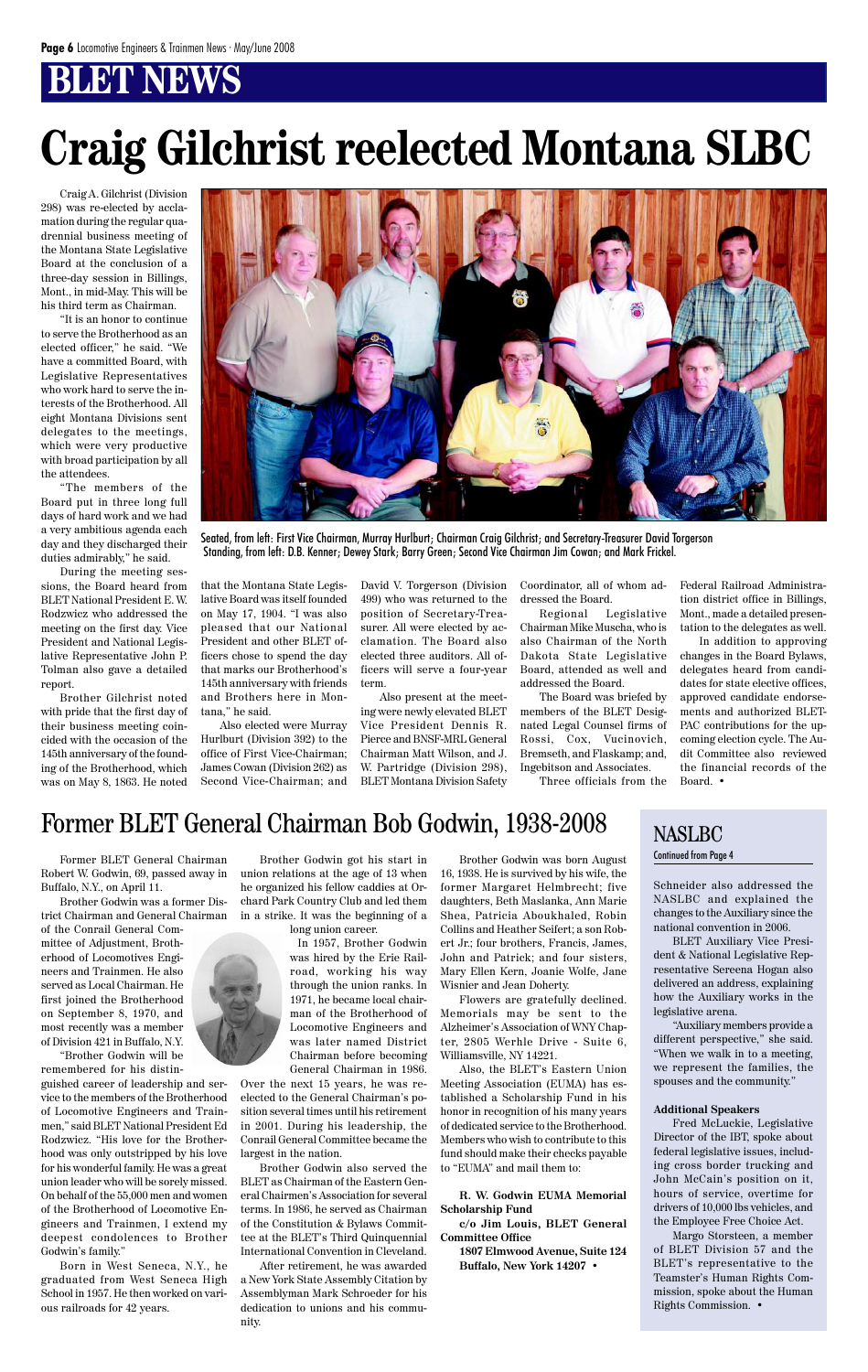## **ELECTIONS**

General Chairman Tony Smith was reelected by acclamation on April 23 at the regular quadrennial meeting of the CSX Eastern Lines General Committee of Adjustment in Troy, Ala.

Brother Smith is a member of BLET Division 332 (Montgomery, Ala.) and first joined the Brotherhood of July 1, 1979.

Also elected were: Vice General 903, Savannah, Ga.); 1st Vice General

General Chairman John R. Koonce was reelected by acclamation at the quadrennial session of the Canadian National-Illinois Central (CN-IC) Central General Committee of Adjustment in Tunica, Miss.

Brother Koonce is a member of BLET Division 512 (Belleville, Ill.) and has been a member of the Brotherhood since July 1, 1974. This is his third time winning reelection to the General Chairman position since he assumed that office on July 1, 1996.

"I thank all the Local Chairmen and members for their support," Koonce said. "They are great people and an enjoyable group to work with. They make it a pleasure to be a General Chairman."

Other officers elected were: Mark Whitchurch, 1st Vice General Chairman and GCA Secretary-Treasurer (Division 24, Centralia, Ill.); Clay Craddock, 2nd Vice Chairman (Division 762, Memphis, Tenn.); Billy Evans, 3rd Vice Chairman (Division 203, Jackson, Miss.); and Charlie Lough, 4th Vice Chairman and Alternate GCA S-T (Division 131, Chicago).

Alternate officers elected were: Gary Reno, 1st Alternate Vice Chairman (Division 577, Mattoon, Ill.); Mike Walters, 2nd Alternate Vice Chairman (Division 512, Belleville, Ill.); Steve Lott, 3rd Alternate Vice Chairman (Division 326, Bossier City, La.) and Billy Scarbrough, 4th Alternate Vice Chairman (Division 450, Columbus, Miss.).

The General Committee represents about 615 members in 21 divisions from eight different states (Iowa, Illinois, Missouri, Kentucky, Tennessee, Mississippi, Alabama and Louisiana). The GCofA also represents multiple railroads, including CN properties (Illinois Central, Chicago Central & Pacific, Cedar River Railway), Kansas City Southern properties (MidSouth Rail Corp., SouthRail Corp, Gateway & Western), and the IC Electric Division of Metra in Chicago.

BLET National Vice Presidents Richard K. Radek and Merle W. Geiger Jr. were in attendance to represent the National Division. VP Radek is assigned to the General Committee's CN-IC properties while VP Geiger is assigned to the KCS properties.

General Chairman Willard Knight was reelected by acclamation at the quadrennial meeting of the Norfolk Southern-Eastern Lines General Committee of Adjustment in Roanoke, Va.

Brother Knight has been a member of BLET Division 511 (Portsmouth, Ohio) since he first joined the Brotherhood on January 1, 1974. This is his fourth term as General Chairman and was first elected to the office in 1992.

"It is a distinct honor and a privilege to serve the Brotherhood and I thank the membership for their contin-

"It is a pleasure to work with Vice Presidents of their caliber," Koonce said.

Retired First Vice President Jim McCoy, a former Illinois Central General Chairman, also attended the meeting. Brother McCoy was an International Vice President of the Brotherhood of Locomotive Engineers from 1996 to 1999, and served as First Vice President — the union's second highest office — from 1999 until his retirement in 2001. Koonce assumed General Chairman duties in 1996 when McCoy won election to Vice President.

Koonce reported that in addition to McCoy, several other retired Local Chairmen and members attended the General Committee meeting. In addition to the election of officers, the delegates handled onproperty business during closed meetings. •

# **CN-IC: John Koonce reelected by acclamation**



Seated, from left: Billy Evans (203); Mark Whitchurch (24); Karen Brasfield (Office secretary); John Koonce (General Chairman); and Clay Craddock (762).

Chairman Warren E. Hinely (Division A. Upton (Division 435, Hamlet, N.C.). self with the officers and members of South Carolina, North Carolina, Florida, Alabama and Georgia. •

Second row, from left: Joe Hunt (guest 762); Mike Walters (512); Merle Geiger (VP guest), Dallas Harken (114), John Thompson (827), Tommy Street (914), Tony Belscamper (602), Bill Clayton (315), Shawn Early (8), Charles Lough (131), Fred Herndon (23); Rick Radek (VP and guest); Ron Marshall (10); C. Edward Way (512 & Illinois State Legislative Board Chairman; Jim McCoy (guest 762 and former BLE First Vice President); and Billy Ray Davis (326)

Back row, from left: Larry Dickerson (196); Billy Scarbrough (450); Gary Reno (577); Larry Washam (508); Charles Browning (109); Lannie Keith (593); Steve Lott (326); John Wood (99); Zeke Jourdan (guest 593); and Billy Harry (guest 450)

All of the above are members and/or former members along with being former Local Chairmen of the identified Division of the CN/IC GCA (except for Merle Geiger).

ued support," Brother Knight said.

Other officers elected were: Kevin S. Peek, 1st Vice Chairman (Division 456, Norfolk, Va.); E.L. Bright, 2nd Vice Chairman (Division 79, Columbus, Ohio); D.L. Young, Secretary-Treasurer (Division 301, Roanoke, Va.); and R.G. Preece, Alternate S-T (Division 401, Williamson, W.Va.).

BLET National President Ed Rodzwicz attended the meetings, which were held in Roanoke, Va., from April 22-25. Also on hand to represent the National Division were: National Vice

President Marcus Ruef; National Vice President and Director of Arbitration Richard K. Radek; and Assistant Director of Arbitration Doug Davidson. Brothers Radek, Ruef and Davidson conducted an arbitration seminar for the delegates.

During the convention, Brother Knight presented a plaque to former GCofA Secretary-Treasurer Larry G. Young (Division 217, Shenandoah, Va.), thanking him for his many years of service to the Brotherhood. Brother Young retired in 2005.

The delegates also discussed the on-property agreement and handled general committee business during closed sessions.

The Norfolk Southern-Eastern Lines General Committee of Adjustment represents more than 800 members from 11 Divisions in three different states (Ohio, West Virginia and Virginia). The GCofA is comprised primarily of the former N&W territory and also includes three former Conrail Divisions. •

### NS-Eastern Lines: Willard Knight reelected by acclamation

Chairman Gary D. Best (Division 498, Abbeville, S.C.); 2nd Vice General Chairman David Johns (Division 648, Waycross, Ga.); 3rd Vice General Chairman Terry D. Davis (Division 717, North Augusta, S.C.); 4th Vice General Chairman Troy L. Bryant (Division 532, Richmond, Va.); Secretary-Treasurer Mike L. Tanner (Division 769, Sanford, Fla.); and Alternate Secretary-Treasurer Jeff Sorrow represented the National Division at the quadrennial session, along with Vice President Dennis R. Pierce. The CSX Eastern Lines has been one of First Vice President Sorrow's main assignments for many years, and is himself a member of Division 498 in Abbeville, S.C. Vice President Pierce is newly assigned to the CSX properties and used the meeting to acquaint him-

BLET First Vice President Paul T. the GCA.

In addition to the election of officers, the delegates to the quadrennial session addressed key concerns of the membership and conducted business for the good of the order.

The CSX Eastern Lines General Committee of Adjustment represents approximately 1,400 members from 21 different BLET divisions who live and work in six different states — Virginia,

# CSX-Eastern Lines: Tony Smith reelected by acclamation